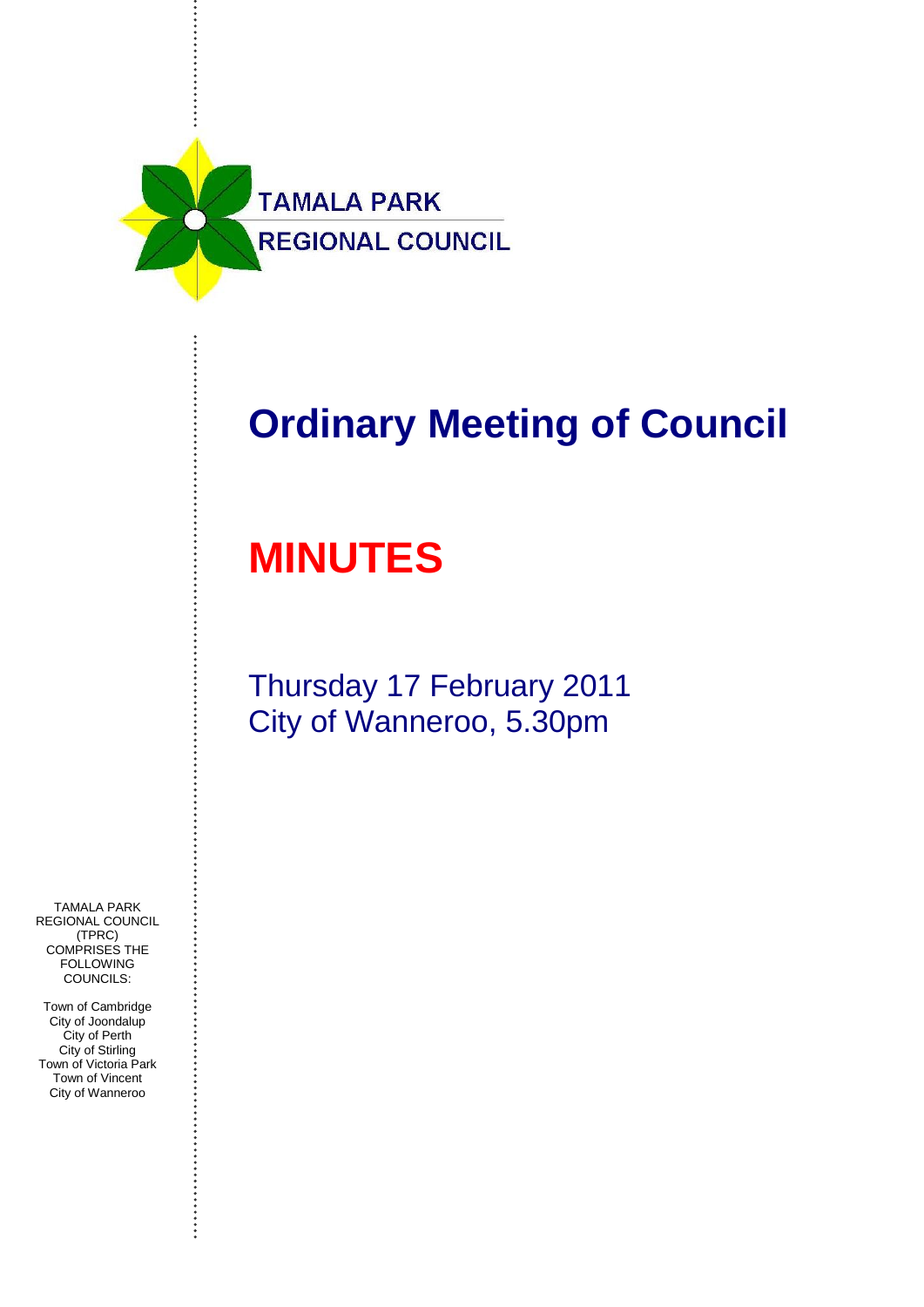<span id="page-1-0"></span>

| <b>OWNER COUNCIL</b>  | <b>MEMBER</b>                   | <b>ALTERNATE MEMBER</b> |
|-----------------------|---------------------------------|-------------------------|
| Town of Cambridge     | <b>Mayor Simon Withers</b>      |                         |
| City of Joondalup     | Cr Tom McLean                   |                         |
|                       | <b>Cr Geoff Amphlett</b>        |                         |
| City of Perth         | Cr Eleni Evangel                |                         |
| City of Stirling      | Cr Leonie Getty                 |                         |
|                       | Cr Giovanni Italiano (CHAIRMAN) |                         |
|                       | <b>Cr David Michael</b>         |                         |
|                       | Cr Stephanie Proud              |                         |
| Town of Victoria Park | Mayor Trevor Vaughan            |                         |
| Town of Vincent       | Mayor Nick Catania              |                         |
| City of Wanneroo      | Cr Dianne Guise                 | Mayor Jon Kelly         |
|                       | Cr Glynis Monks                 | Cr Brett Treby          |
|                       | (DEPUTY CHAIRMAN)               |                         |

## **MEMBERSHIP**

NB: Although some Councils have nominated alternate members, it is a precursor to any alternate member acting that a Council carries a specific resolution for each occasion that the alternate member is to act, referencing Section 51 of the Interpretation Act. The current Local Government Act does not provide for the appointment of deputy or alternate members of Regional Councils. The DLG is preparing an amendment to rectify this situation.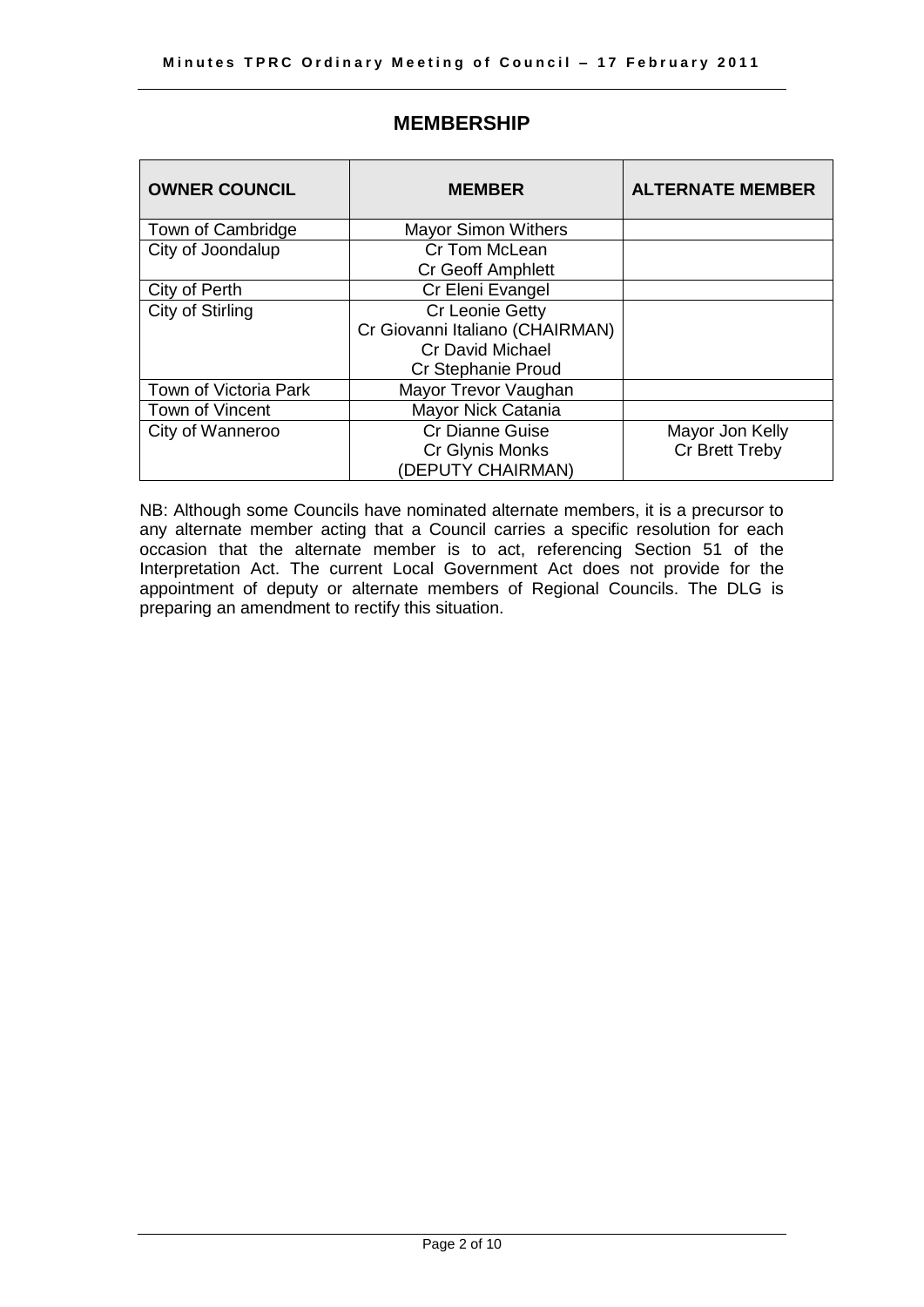## **TABLE OF CONTENTS**

| $1_{-}$ |                                                                        |
|---------|------------------------------------------------------------------------|
|         |                                                                        |
| 2.      |                                                                        |
| 3.      |                                                                        |
| 4.      |                                                                        |
| 5.      |                                                                        |
| 5A.     |                                                                        |
| 6.      | ANNOUNCEMENTS BY CHAIRMAN (WITHOUT DISCUSSION) 5                       |
| 7.      |                                                                        |
| 8.      |                                                                        |
| 9.      |                                                                        |
| 9.1     |                                                                        |
| 9.2     | STATEMENTS OF FINANCIAL ACTIVITY FOR THE MONTHS OF DECEMBER 2010 AND   |
| 9.3     | LIST OF MONTHLY ACCOUNTS SUBMITTED FOR THE MONTHS OF DECEMBER 2010 AND |
| 9.4     | LOCAL GOVERNMENT COMPLIANCE AUDIT FOR YEAR ENDED 31 DECEMBER 20107     |
| 9.5     |                                                                        |
| 9.6     |                                                                        |
| 9.7     |                                                                        |
| 9.8     |                                                                        |
| 9.9     |                                                                        |
| 9.10    | STRUCTURE PLAN REFERRAL - ENVIRONMENTAL PROTECTION & BIODIVERSITY      |
| 10.     |                                                                        |
| 11.     | QUESTIONS BY ELECTED MEMBERS OF WHICH DUE NOTICE HAS BEEN GIVEN 10     |
| 12.     |                                                                        |
| 13.     |                                                                        |
| 14.     |                                                                        |
| 15.     |                                                                        |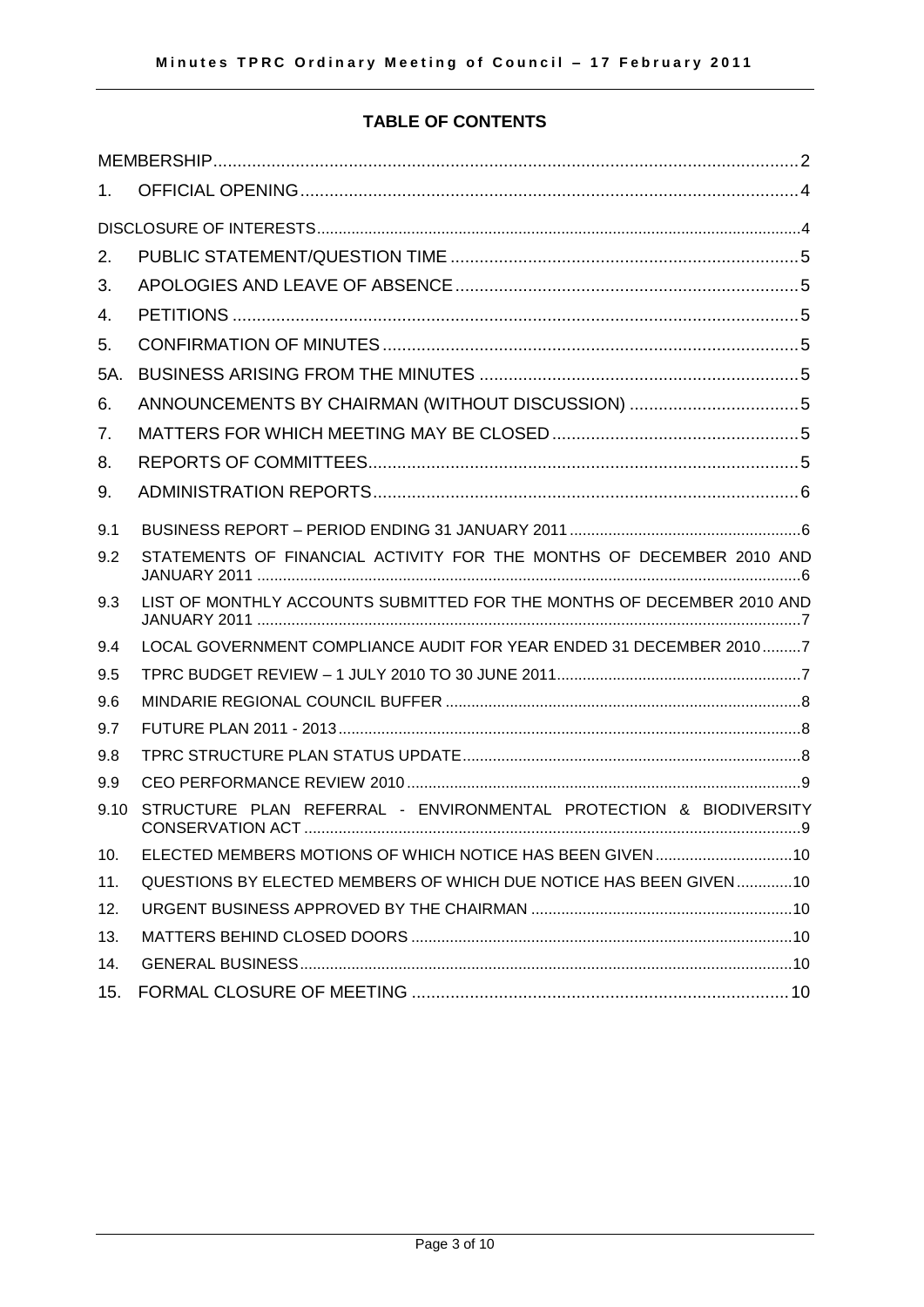## **PRESENT**

| <b>Chairman</b>                                                  | Cr Giovanni Italiano                                                                                                                                                                                                       |
|------------------------------------------------------------------|----------------------------------------------------------------------------------------------------------------------------------------------------------------------------------------------------------------------------|
| <b>Councillors</b>                                               | Cr Nick Catania<br>Cr Eleni Evangel<br><b>Cr Dianne Guise</b><br>Cr Tom McLean<br>Cr Glynis Monks<br>Cr Stephanie Proud (from 6.20pm)<br><b>Cr Simon Withers</b>                                                           |
| <b>Alternate Members</b>                                         | Nil                                                                                                                                                                                                                        |
| <b>Staff</b>                                                     | Mr Tony Arias (Chief Executive Officer)<br>Mrs Kylie Jeffs (Executive Assistant)                                                                                                                                           |
| <b>Apologies Councillors</b>                                     | Cr Geoff Amphlett<br><b>Cr Leonie Getty</b><br>Cr David Michael<br>Cr Trevor Vaughan                                                                                                                                       |
| <b>Leave of Absence</b>                                          | Nil                                                                                                                                                                                                                        |
| Absent                                                           | Nil                                                                                                                                                                                                                        |
| <b>Consultants</b>                                               | Mr Sandy Biagioni (Satterley Property Group)<br>Mr Grant Singleton (Satterley Property Group)                                                                                                                              |
| <b>Apologies Participant</b><br><b>Councils' Advisers</b>        | Nil                                                                                                                                                                                                                        |
| In Attendance<br><b>Participant Councils'</b><br><b>Advisers</b> | Mr Mark Dickson (City of Wanneroo)<br>Mr Garry Hunt (City of Joondalup)<br>Mr Jason Lyon (Town of Cambridge)<br>Mr Ross Povey (City of Stirling)<br>Mr Daniel Simms (City of Wanneroo)<br>Mr John Paton (City of Wanneroo) |
| <b>Members of the Public</b>                                     | Nil                                                                                                                                                                                                                        |
| <b>Press</b>                                                     | Nil                                                                                                                                                                                                                        |

## <span id="page-3-0"></span>**1. OFFICIAL OPENING**

At 5.35pm the Chairman declared the meeting of the Tamala Park Regional Council open.

## <span id="page-3-1"></span>**DISCLOSURE OF INTERESTS**

Nil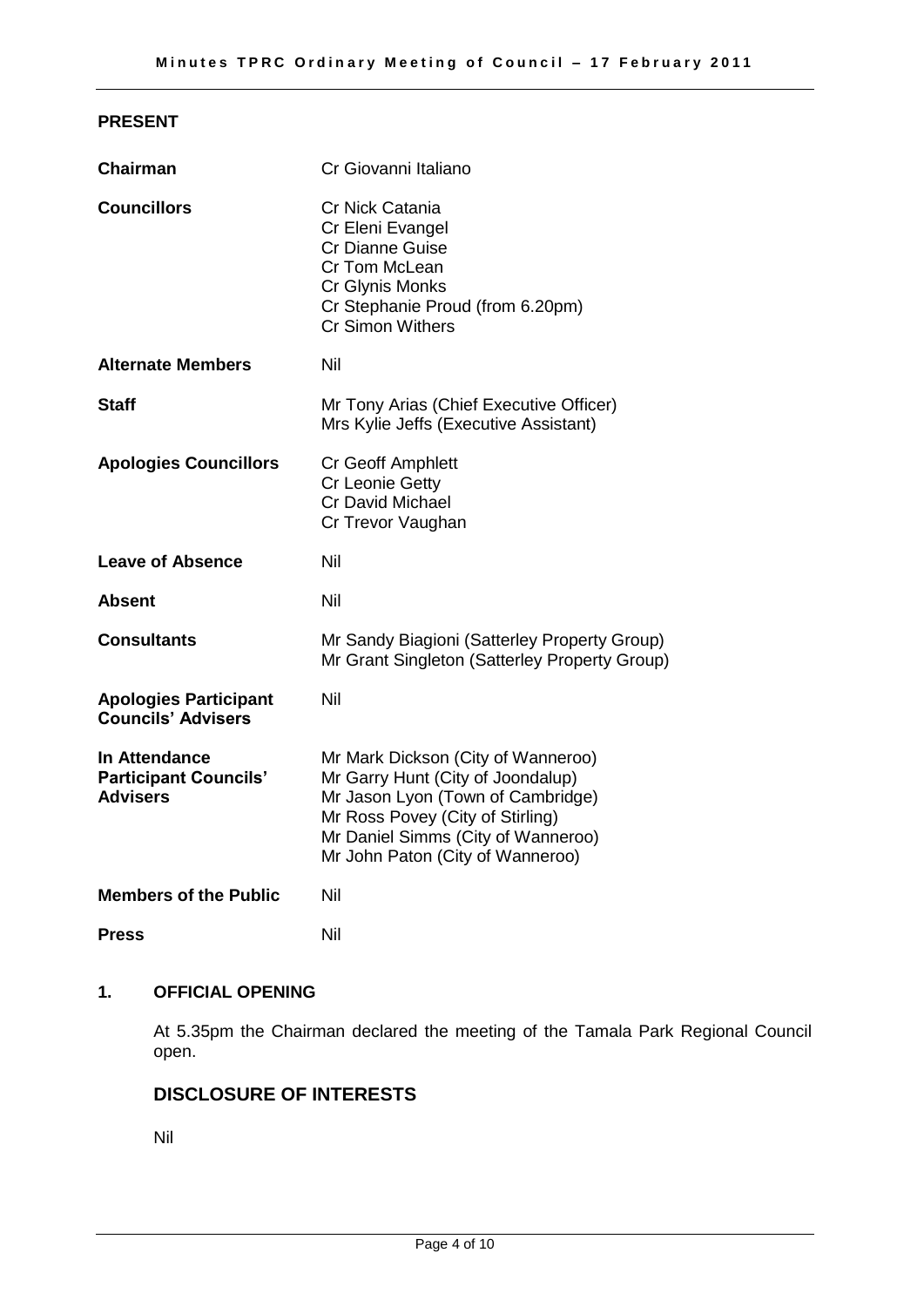#### <span id="page-4-0"></span>**2. PUBLIC STATEMENT/QUESTION TIME**

Nil

#### <span id="page-4-1"></span>**3. APOLOGIES AND LEAVE OF ABSENCE**

Apologies were received from:

- Cr Geoff Amphlett
- Cr Leonie Getty
- Cr David Michael
- Cr Trevor Vaughan

#### <span id="page-4-2"></span>**4. PETITIONS**

Nil

#### <span id="page-4-3"></span>**5. CONFIRMATION OF MINUTES**

*Ordinary Meeting of Council – 16 December 2010*

Moved Cr N Catania, Seconded Cr T McLean

That the minutes of the Ordinary Meeting of Council of 16 December 2010 be confirmed, and signed by the Chairman, as a true and correct record of proceedings.

The Motion was put and declared CARRIED (7/0).

#### <span id="page-4-4"></span>**5A. BUSINESS ARISING FROM THE MINUTES**

Nil

#### <span id="page-4-5"></span>**6. ANNOUNCEMENTS BY CHAIRMAN (WITHOUT DISCUSSION)**

Nil

## <span id="page-4-6"></span>**7. MATTERS FOR WHICH MEETING MAY BE CLOSED**

Nil

#### <span id="page-4-7"></span>**8. REPORTS OF COMMITTEES**

*CEO Performance Review Committee – 16 December 2010* 

The Chairman of the CEO Performance Review Committee meeting was not present when this item was to be considered and Cr Italiano suggested that Item 9.9 on the Council meeting agenda address the CEO performance review 2010.

*Management Committee – 17 February 2011*

The Chairman of the Management Committee (Cr N Catania) advised that at the meeting on 17 February 2011, Satterley Property Group presented a number of strategic documents such as the Overall Strategic Marketing, Annual Plan and Display Village Strategy. Various types of marketing plans were also discussed at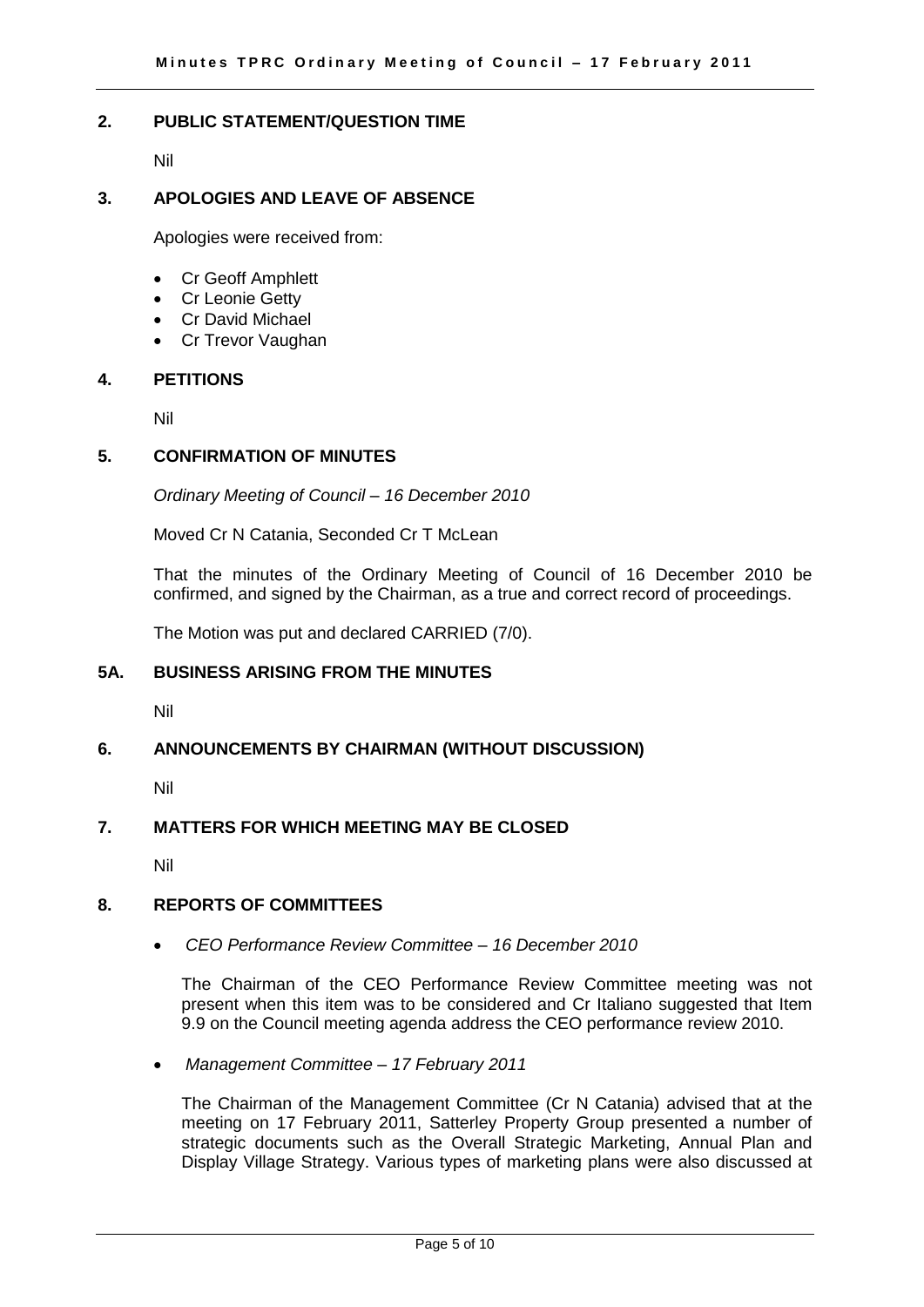the meeting. A summary report will be presented to the next meeting of Council on 14 April 2011.

*Audit Committee – 17 February 2011*

The Chairman of the Audit Committee (Cr G Italiano) advised that at the meeting on 17 February 2011, items discussed were the Local Government Compliance Audit for year ended 31 December 2010 and the TPRC budget review. These two items will be further discussed as separate items on this agenda.

#### <span id="page-5-0"></span>**9. ADMINISTRATION REPORTS**

#### <span id="page-5-1"></span>**9.1 BUSINESS REPORT – PERIOD ENDING 31 JANUARY 2011**

Moved Cr E Evangel, Seconded Cr D Guise that standing orders be suspended at 5.43pm to allow the Satterley Property Group to address the Committee on the status of works to date.

The Motion was put and declared CARRIED (7/0).

*Representatives of the Satterley Property Group were invited to address the Committee.*

*Mr Singleton addressed the Council on the following:*

- *Progress of Federal Environmental approval.*
- *Lodgement of Stage 1 Subdivision Application;*
- *Anticipated commencement of the first stage of construction,;*
- *Sales and Marketing program;*
- *Progress of the Project Cash flow; and*
- *Strategy reports currently being prepared.*

Moved Cr D Guise, Seconded Cr E Evangel that standing orders be reopened at 5.45pm.

Moved Cr T McLean, Seconded Cr N Catania

[The recommendation in the agenda]

#### **That the Business Report to 31 January 2011 be RECEIVED.**

The Motion was put and declared CARRIED (7/0).

#### <span id="page-5-2"></span>**9.2 STATEMENTS OF FINANCIAL ACTIVITY FOR THE MONTHS OF DECEMBER 2010 AND JANUARY 2011**

Moved Cr N Catania, Seconded Cr G Monks

[The recommendation in the agenda]

#### **That the Council RECEIVE and NOTE the Statement of Financial Activity for the months ending 31 December 2010 and 31 January 2011.**

The Motion was put and declared CARRIED (7/0).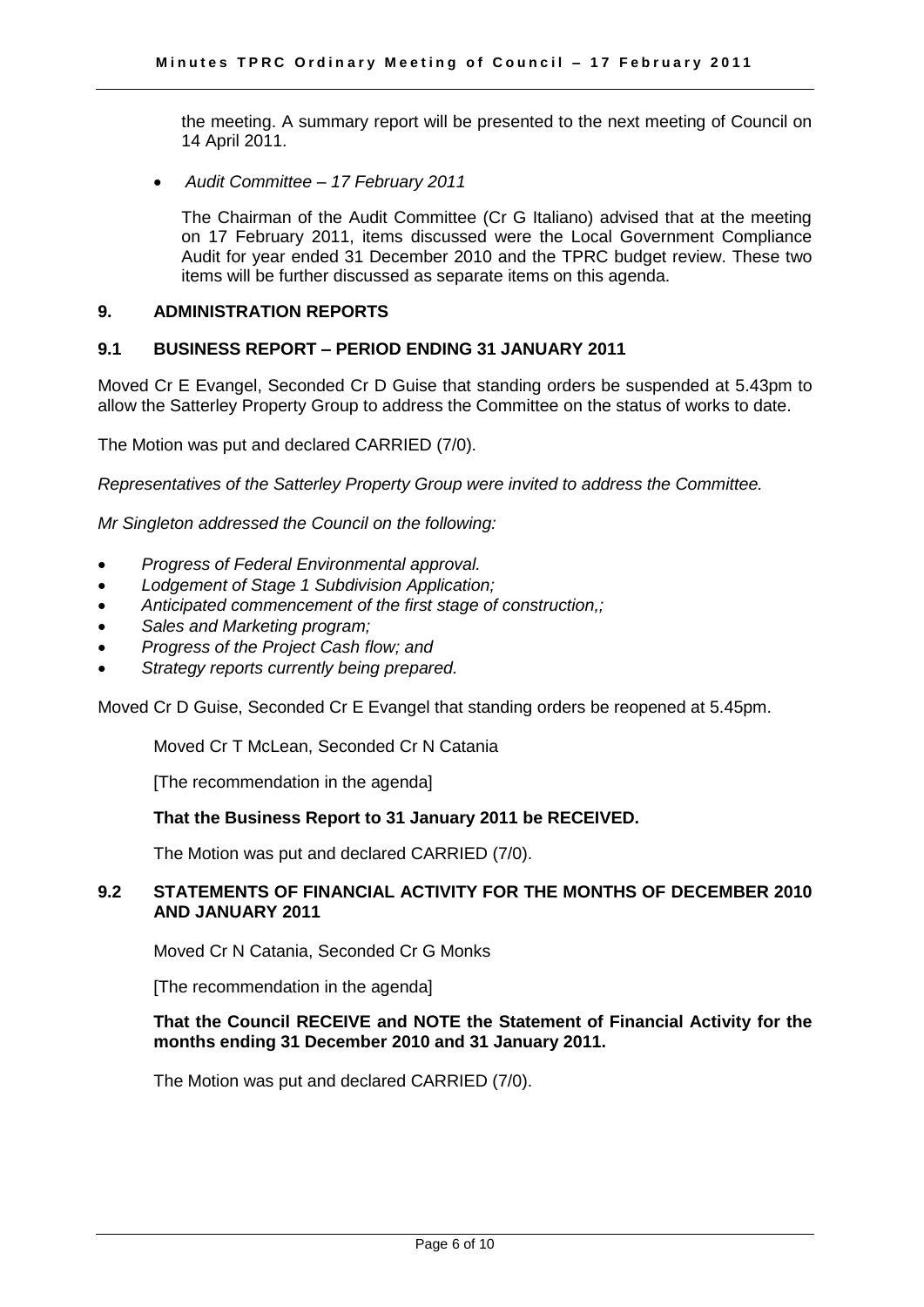#### <span id="page-6-0"></span>**9.3 LIST OF MONTHLY ACCOUNTS SUBMITTED FOR THE MONTHS OF DECEMBER 2010 AND JANUARY 2011**

Moved Cr N Catania, Seconded Cr T McLean

[The recommendation in the agenda]

**That the Council RECEIVE and NOTE the list of accounts paid under Delegated Authority to the CEO for the month of December 2010 and January 2011:**

- **Month ending 31 December 2010 (Total \$58,212.79)**
- **Month ending 31 January 2011 (Total \$39,960.12)**
- **Total Paid - \$98,172.91**

The Motion was put and declared CARRIED (7/0).

#### <span id="page-6-1"></span>**9.4 LOCAL GOVERNMENT COMPLIANCE AUDIT FOR YEAR ENDED 31 DECEMBER 2010**

Moved Cr N Catania, Seconded Cr D Guise

[The recommendation in the agenda]

**That the Compliance Audit Return for the TPRC for the year ended 31 December 2010 be ADOPTED, RECORDED in the minutes, CERTIFIED and SENT to the Executive Director of the Department of Local Government, in accordance with the Local Government Act and Regulations.**

The Motion was put and declared CARRIED (7/0).

#### <span id="page-6-2"></span>**9.5 TPRC BUDGET REVIEW – 1 JULY 2010 TO 30 JUNE 2011**

Moved Cr N Catania, Seconded Cr T McLean

[The recommendation in the agenda]

- **1. That the report be RECEIVED.**
- **2. That the Council APPROVE the following expenditure and the budget being MODIFIED accordingly:**
	- **a. Legal Expense – E145061, - expenditure of \$40,000 reallocated to PROPERTY DEVELOPMENT, Surveyors Fees E145065.**
	- **b. Environmental Innovations E145443 to E145446, expenditure of \$95,000 reallocated to PROPERTY DEVELOPMENT, Preliminary Engineering Design E145070.**
	- **c. Consultancy - Other E145079, expenditure of \$50,000 to PROPERTY DEVELOPMENT, Preliminary Engineering Design E145070.**
	- **d. Branding/Marketing – E145042, expenditure of \$30,000 reallocated to PROPERTY DEVELOPMENT, Subdivision Design – Stage 1- E145072.**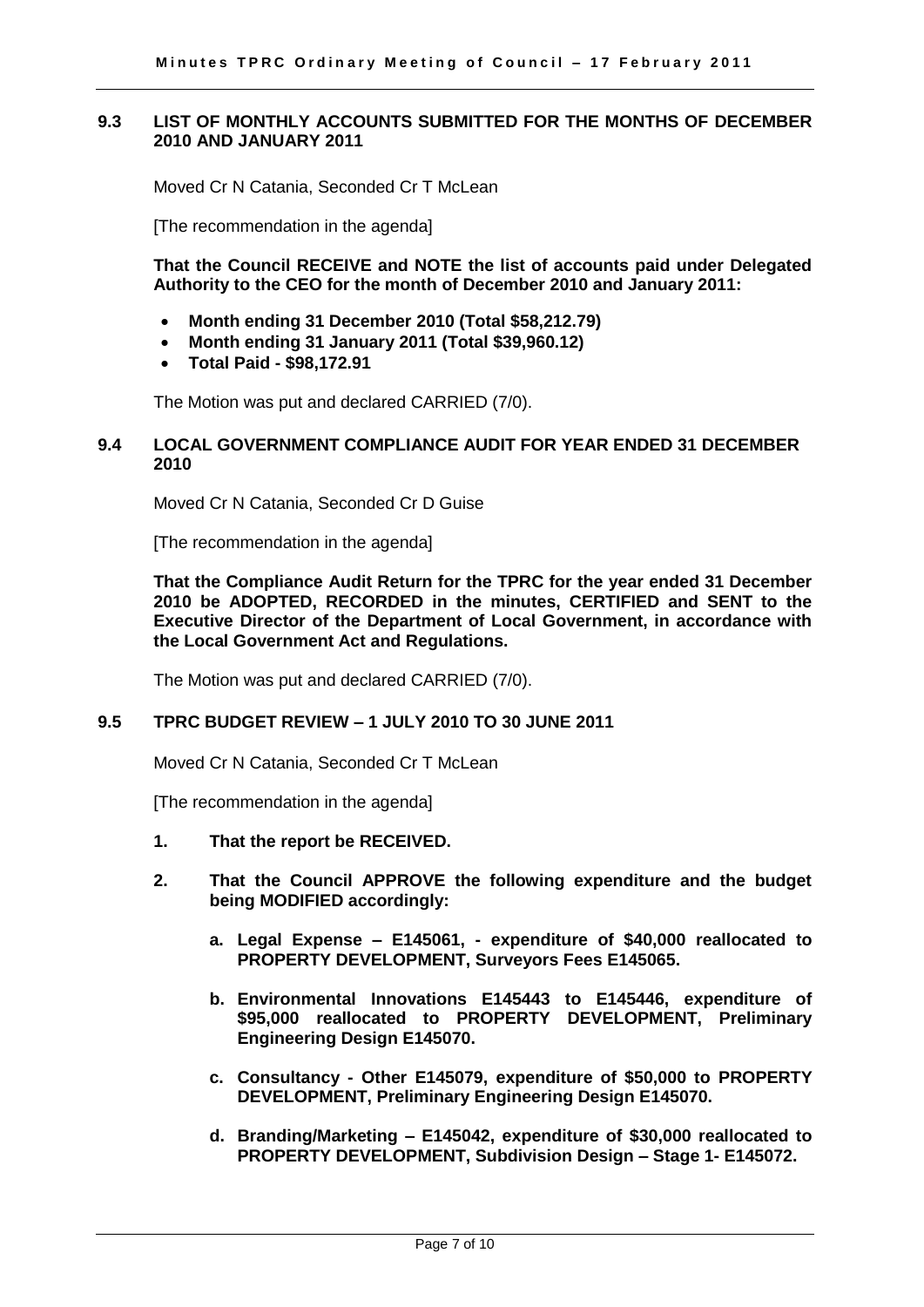#### **e. Environmental Management Plans – E1450074, expenditure of \$15,000 reallocated to PROPERTY DEVELOPMENT, Subdivision Design – Stage 1- E145072.**

The Motion was put and declared CARRIED BY ABSOLUTE MAJORITY (7/0).

#### <span id="page-7-0"></span>**9.6 MINDARIE REGIONAL COUNCIL BUFFER**

Moved Cr D Guise, Seconded Cr N Catania

[The recommendation in the agenda]

- **1. Advise the MRC that it NOTES the pull-back of the buffer zone for 31 December 2010 has not been achieved.**
- **2. Advise the MRC of TPRC concerns and potential implications of the buffer 'pull back' targets agreed in February 2010 not being achieved.**
- **3. REQUEST the MRC to complete the contour of the northern face of the landfill commence as quickly as possible so that treatment of that face and rehabilitation can be undertaken on a staged basis to provide the best opportunity possible to change the aesthetic presentation of the northern area of the landfill viewable from the TPRC development.**
- **4. Request MRC to provide advice to the TPRC on current planning for the 'pull back' of the MRC buffer zone.**

The Motion was put and declared CARRIED (7/0).

#### <span id="page-7-1"></span>**9.7 FUTURE PLAN 2011 - 2013**

Moved Cr T McLean, Seconded Cr D Guise

[The recommendation in the agenda]

#### **That the Council RECEIVE the report on submission the draft Future Plan 2011- 2013 and that this matter be the subject of a further report when the Tamala Park Project Cashflow has been determined.**

The Motion was put and declared CARRIED BY ABSOLUTE MAJORITY (7/0).

#### <span id="page-7-2"></span>**9.8 TPRC STRUCTURE PLAN STATUS UPDATE**

Moved Cr N Catania, Seconded Cr G Monks

[The recommendation in the agenda]

#### **That the Council RECEIVE the status report in relation to the TPRC Structure Plan.**

The Motion was put and declared CARRIED (7/0).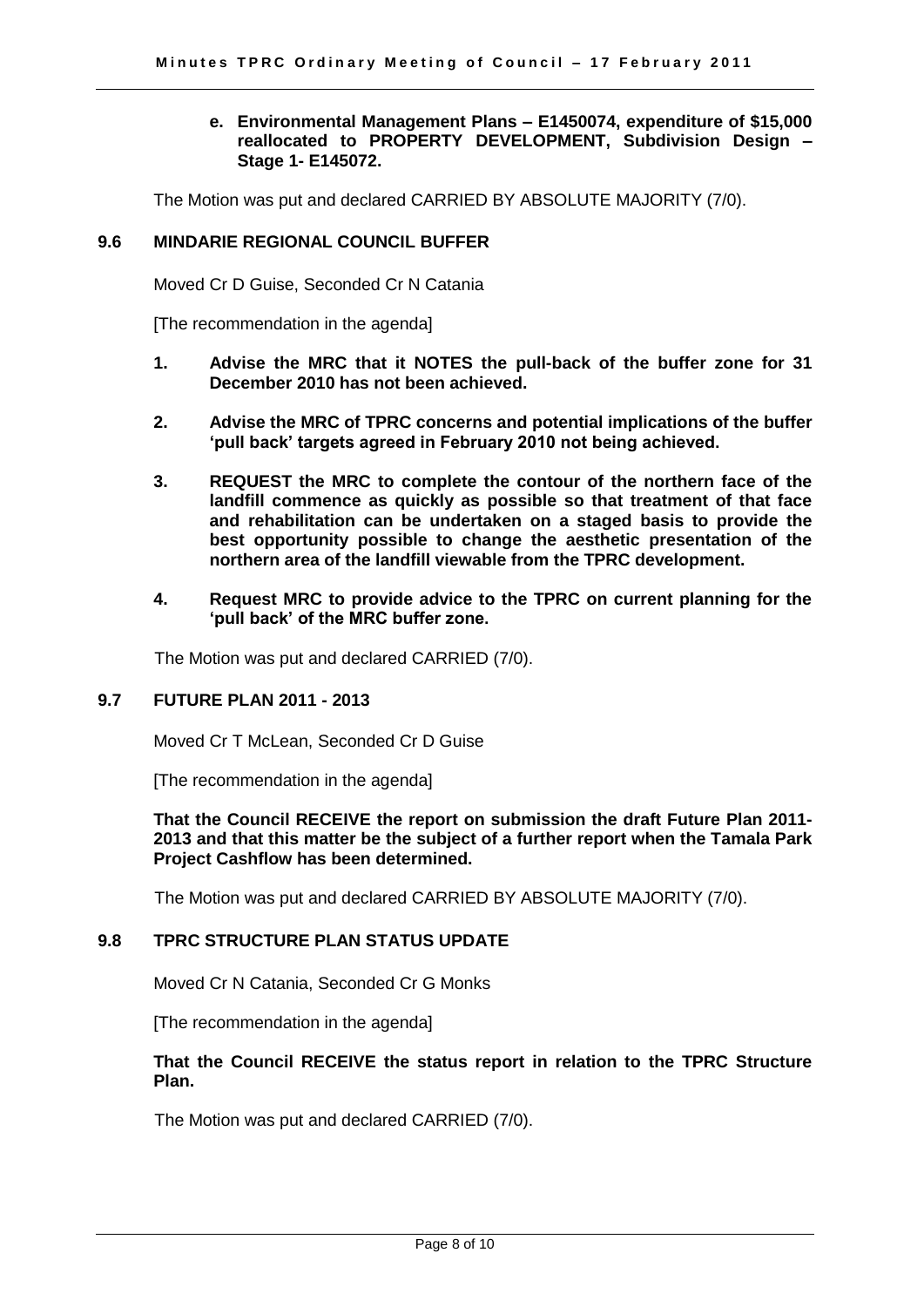#### <span id="page-8-0"></span>**9.9 CEO PERFORMANCE REVIEW 2010**

Moved Cr E Evangel, Seconded Cr G Monks that standing orders be suspended and the meeting move behind closed doors at 5.55pm to allow the recommendations in the 2010 CEO Performance Review report (submitted by WALGA Workplace Solutions) to be discussed.

The Motion was put and declared CARRIED (7/0).

Mr Tony Arias and participant Council's advisers departed the room at 5.55pm.

*Cr S Proud arrived during discussion on this item at 6.20pm.* 

Moved Cr D Guise, Seconded Cr E Evangel

[The recommendation be as follows]

**That Item 1, 2 and 3 of the WALGA Workplace Solutions CEO Annual Appraisal Report 2010 recommendations be agreed as follows:**

- **Council acknowledge the WALGA Workplace Solutions CEO Annual Appraisal Report 2010 at the 17 February 2011 Council meeting.**
- **The CEO is commended on his contribution to the Council during the review period.**
- **The CEO is provided a salary increase of 3.5% effective as at commencement of his anniversary date of 12 October 2010.**
- **That Item 4, 5 and 6 of the WALGA Workplace Solutions CEO Annual Appraisal Report 2010 recommendations be deferred to the next meeting of Council on 14 April 2011 to allow:**
	- o **The bonus scorecard for 2009/10 to be confirmed in the TPRC CEO's Contract;**
	- o **Further information and guidance to be sought from WALGA;**
	- o **An appropriate formula to be determined to set the process for awarding future bonuses;**
	- o **The Chairman (Cr G Italiano) and Chairman of the CEO Performance Review Committee (Cr S Proud) to discuss the report recommendations with the TPRC CEO.**

The Motion was put and declared CARRIED (8/0).

Moved Cr N Catania, Seconded Cr D Guise that standing orders be reopened and the meeting doors be opened at 6.35pm.

The Motion was put and declared CARRIED (8/0).

Chairman Italiano read aloud the recommendation for Item 9.9.

#### <span id="page-8-1"></span>**9.10 STRUCTURE PLAN REFERRAL - ENVIRONMENTAL PROTECTION & BIODIVERSITY CONSERVATION ACT**

Moved Cr G Monks, Seconded Cr N Catania

[The recommendation in the agenda]

#### **That Council RECEIVE the report.**